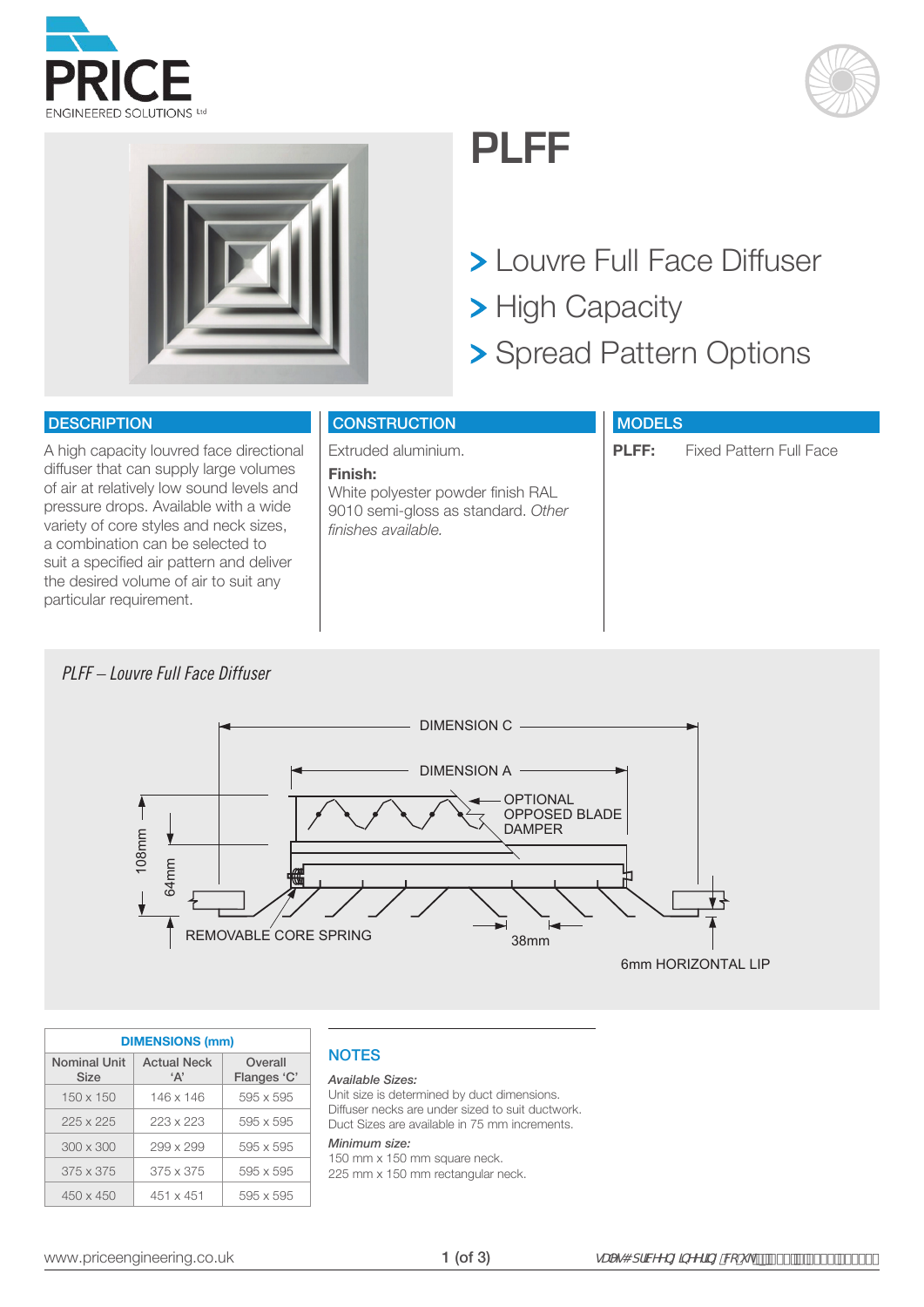# **PLFF – CORE STYLES**

|       |             | Size (mm)             |            |
|-------|-------------|-----------------------|------------|
| 1-WAY | <b>CORE</b> | <b>MIN</b>            | <b>MAX</b> |
|       | 1S          | 150 x 150   450 x 450 |            |

|       |             | Size (mm)  |                       |
|-------|-------------|------------|-----------------------|
| 2-WAY | <b>CORE</b> | <b>MIN</b> | <b>MAX</b>            |
|       | 2S          |            | 150 x 150   450 x 450 |

| 2-WAY         |             | Size (mm)        |                  |
|---------------|-------------|------------------|------------------|
| <b>CORNER</b> | <b>CORE</b> | <b>MIN</b>       | <b>MAX</b>       |
|               | 2G          | $150 \times 150$ | $450 \times 450$ |

|       |             | Size (mm)  |                       |
|-------|-------------|------------|-----------------------|
| 3-WAY | <b>CORE</b> | <b>MIN</b> | <b>MAX</b>            |
|       | 3A          |            | 150 x 150   450 x 450 |

|       | Size (mm)   |                       |            |  |  |  |  |  |  |
|-------|-------------|-----------------------|------------|--|--|--|--|--|--|
| 4-WAY | <b>CORE</b> | <b>MIN</b>            | <b>MAX</b> |  |  |  |  |  |  |
|       | 4A          | 150 x 150   450 x 450 |            |  |  |  |  |  |  |

|       |             | Size (mm)  |                       |
|-------|-------------|------------|-----------------------|
| 4-WAY | <b>CORE</b> | <b>MIN</b> | <b>MAX</b>            |
|       | 4A          |            | 150 x 150   450 x 450 |

| <b>RETURN KEY INFORMATION</b> |  |  |
|-------------------------------|--|--|
|                               |  |  |

Throw based on diffuser installed in a standard suspended ceiling. Pa = Static Pressure Drop dB(A) = Sound Pressure Level

### SUPPLY KEY INFORMATION

Throw based on diffuser installed in a standard suspended ceiling.

**T1 & T2** = Throw in metres  $(m)$ Pa = Static Pressure Drop dB(A) = Sound Pressure Level VEL = Neck Velocity m/s

*Supply data over the page.*

|      |                     |            |                |                          |       |       |                |                | <b>RETURN SELECTION DATA</b> |                          |                |       |       |       |       |       |       |       |
|------|---------------------|------------|----------------|--------------------------|-------|-------|----------------|----------------|------------------------------|--------------------------|----------------|-------|-------|-------|-------|-------|-------|-------|
|      |                     |            |                |                          |       |       |                |                | 4-Way                        |                          |                |       |       |       |       |       |       |       |
|      | (m <sup>3</sup> /s) | Air Volume | 0.015          | 0.020                    | 0.025 | 0.030 | 0.040          | 0.050          | 0.060                        | 0.080                    | 0.100          | 0.125 | 0.150 | 0.200 | 0.250 | 0.300 | 0.400 | 0.500 |
|      | 5.60                | Pa         | 1              | 3                        | 5     | 6     | 10             | 15             | 22                           |                          |                |       |       |       |       |       |       |       |
|      |                     | dB(A)      | $\overline{a}$ | $\overline{\phantom{a}}$ |       |       | $\overline{a}$ | 12             | 18                           |                          |                |       |       |       |       |       |       |       |
|      | 22.60               | Pa         |                |                          | 1     | 1     | $\overline{2}$ | 3              | 4                            | 6                        | 9              |       |       |       |       |       |       |       |
|      |                     | dB(A)      |                |                          | ٠     |       |                | ٠              |                              | ٠                        | ٠              |       |       |       |       |       |       |       |
| Size | 30.60               | Pa         |                |                          |       |       | 1              | $\overline{2}$ | $\overline{2}$               | 3                        | $\overline{7}$ | 11    | 18    |       |       |       |       |       |
|      |                     | dB(A)      |                |                          |       |       | $\overline{a}$ | ٠              | $\overline{\phantom{a}}$     | $\overline{\phantom{a}}$ | ٠              | 14    | 23    |       |       |       |       |       |
|      | 37.60               | Pa         |                |                          |       |       |                |                | 1                            | $\overline{2}$           | 4              | 8     | 12    | 24    |       |       |       |       |
|      |                     | dB(A)      |                |                          |       |       |                |                |                              |                          | ۰              | 10    | 17    | 23    |       |       |       |       |
|      | 45.60               | Pa         |                |                          |       |       |                |                |                              | $\overline{2}$           | 4              | 6     | 9     | 15    | 22    | 36    | 63    | 98    |
|      |                     | dB(A)      |                |                          |       |       |                |                |                              |                          |                | ٠     | 10    | 17    | 22    | 28    | 33    | 40    |